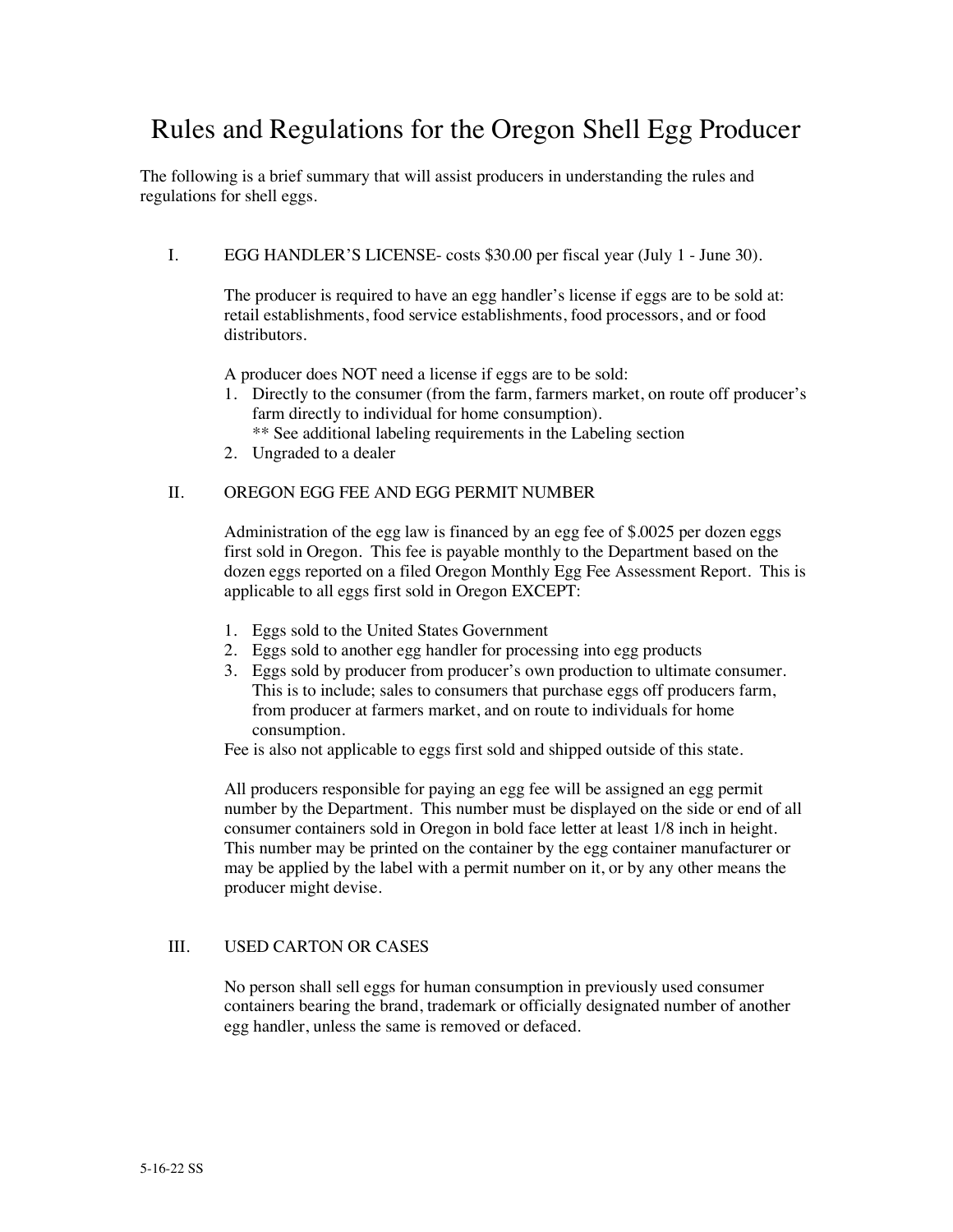#### IV. INVOICE

An invoice showing the grade and size, number of eggs, the name and address of the seller must accompany each sale to retail establishments, food service establishments, food processors, and or food distributors. Buyer must keep receipt for 60 days and one year by seller. No invoice shall be required on eggs when sold to the United States Government or the individual consumer.

## V. LABELING

All containers of eggs must be labeled with:

- 1. Correct grade and size of eggs in the container\*
- 2. Name and address of producer, wholesaler, or retail by or for whom the eggs were packed
- 3. Oregon egg permit number and pull date (JUN 20 or 06 20).
- 4. The safe handling statement must appear on the label prominently, conspicuously, and in a type size no smaller than one-sixteenth of one inch. The statement must appear in a hairline box and the words "safe handling instructions" must appear in bold capital letters. For example:

**SAFE HANDLING INSTRUCTIONS:** To prevent illness from bacteria: keep eggs refrigerated, cook eggs until yolks are firm, and cook foods containing eggs thoroughly.

On carton of one dozen, the grade and size must be unabbreviated in bold face letter at least 1/4 inch in height.

On cases, grade and size must be unabbreviated in bold face letter at least 1/2 inch in height and placed on either end or sides of case.

The pull date must be easily read and in view of consumer.

No eggs other than AA or A shall be sold, offered for sale, or advertised for sale in any manner as "fresh eggs," "ranch eggs," "farm eggs," or to represent the same to be fresh.

\*Grades and size only pertain to chicken hen eggs. Eggs other than chicken hen need to follow all other requirements and need to be clean and edible.

\*\* The principal display panel of shell eggs that are sold directly to the consumer without a license, shall contain in a prominent location the following statement in legible, all capital, and bold-face type no less then one-eight inch: **THIS PRODUCT IS NOT PREPARED IN AN INSPECTED FOOD** 

**ESTABLISHMENT. NOT FOR RESALE.**